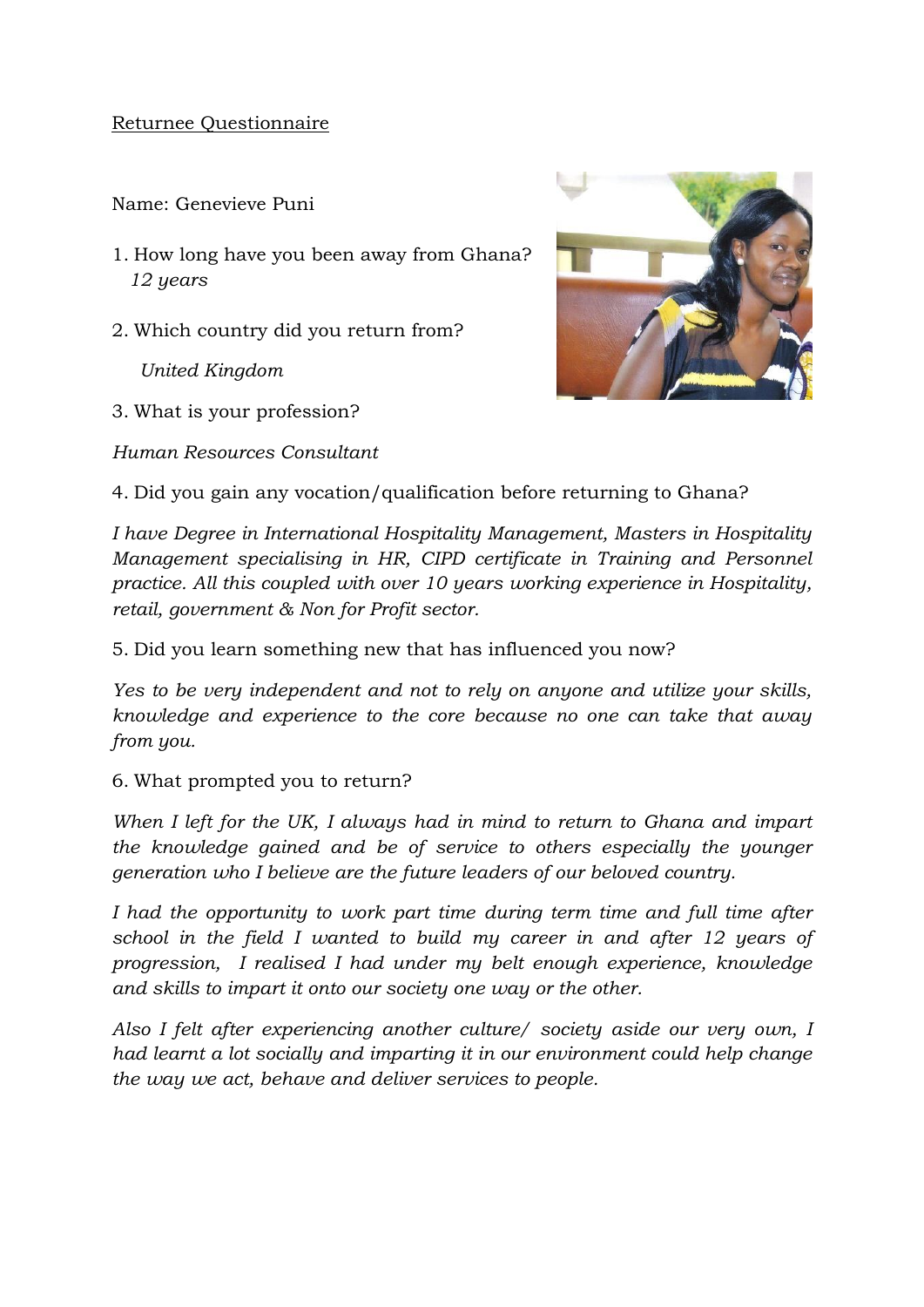## 7. Why did you travel out?

*I left Ghana due personal reasons and also to better my education because I had to wait for over a year to gain admission into the University and that wasn't a guarantee that I will sail through despite very good SSCE grades.* 

8. Have you had any challenges since returning to Ghana, i.e. reintegration, finding a job, accommodation etc.?

*As someone who within the 12 years of living abroad, came back home for holidays regularly, I still faced lots of challenges when I eventually moved. It started with looking for work prior to the move which proved to be futile (one of the reasons for setting up an HR services company focusing a lot more on diasporas who want to relocate [www.rectrain.com\)](http://www.rectrain.com/) and afterwards but on the other hand I was working alongside to set up the business. Most jobs in town seemed like you had to know someone before you can be pushed through.* 



*I was very fortunate because I didn't have to worry about accommodation, got a lot of support from family and network of close friends although living expenses was so high as compared to the UK. In the UK you could go out all day and not spend a pound but here in Ghana you have to spend every time you decide to step out whether it's for business or pleasure reasons.* 

*One big issue I had was easy access to information, strict regulations to for first time entrepreneurs and never ending traffic amongst others. It got frustrating most times when you are trying to do things by the books and not making head way. As they say it is a "place of beautiful nonsense" but I love Ghana despite all odds.* 

## 9. What would have made your return easier/smoother?

*If there was some information centre, link or better still an advisory company who will be able to help Diaspora's find work, opportunity to network etc. For me I had the full backing of my family and wasn't as bad as others have experienced. I did have a focus of setting up my own company should all efforts to find work fail.* 

10. Have you received any support from your family/state/friends?